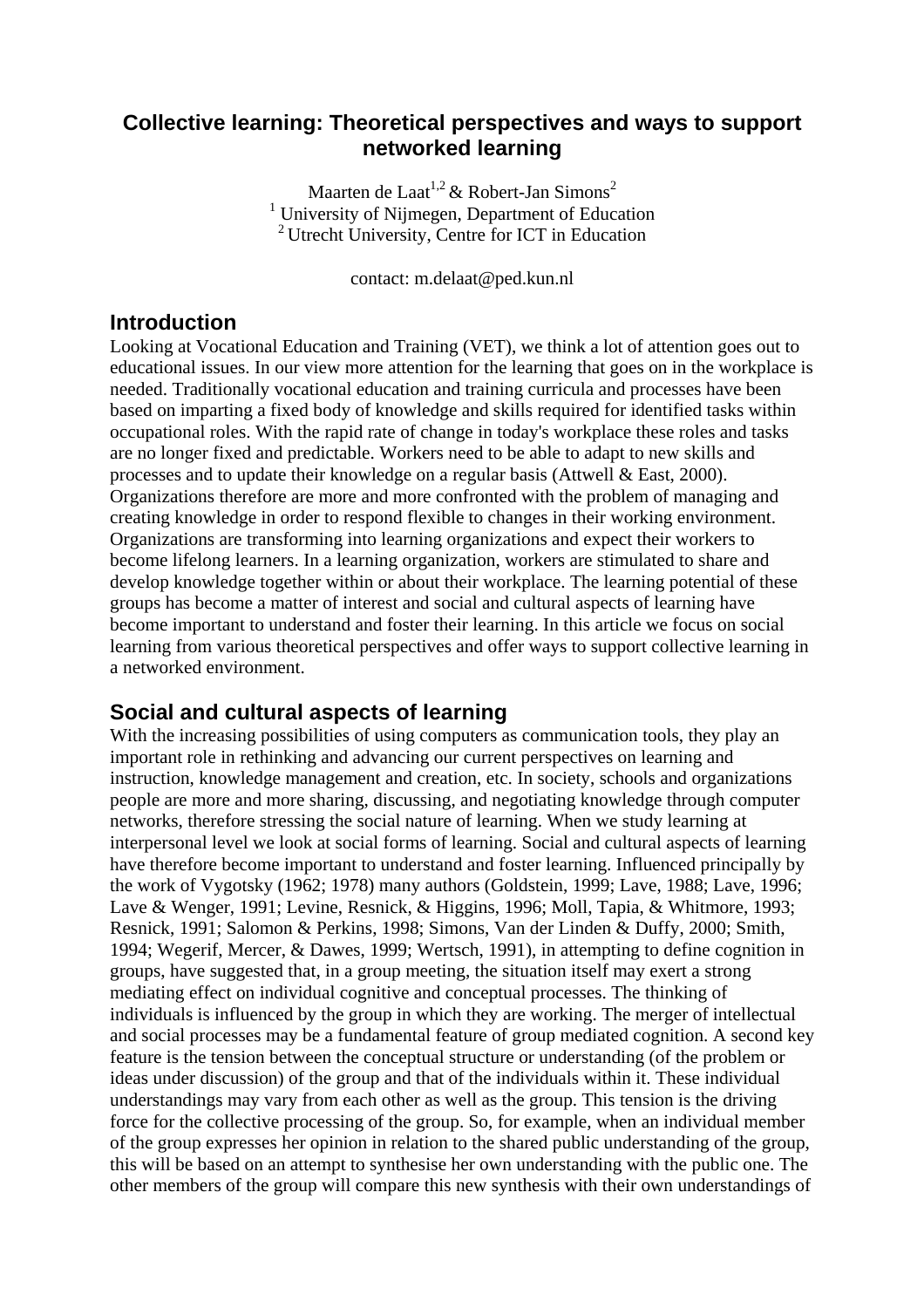the group-accepted version and their own disagreements with it. Depending on the outcome of this process there may be further interaction and negotiation until a new meaning or understanding is accepted by the group. In this process interaction between individuals, as well as their shared and individual cognitions, are the key aspects of co-construction of knowledge, meaning and understanding.

In this article we premise on this social-constructivist view of learning:

learners linking new knowledge to their prior knowledge- i.e. learning as a cumulative process: learners constructing new internal representations of the information being presented (Boekaerts & Simons, 1995). Learning is a process by which the learner personalizes new information by giving meaning to it, based upon earlier experiences. Meaning is seen as rooted in, and indexed by experience (Brown, et al., 1989). Each experience with an idea, and the environment of which that idea is part, becomes part of the meaning of that idea (Duffy  $\&$ Jonassen, 1992). Learning is therefore understood as situated in the activity in which it takes place (Brown, et al. 1989; Lave & Wenger, 1991). Whereas the social-constructivist perspectives makes a distinction between the individual cognitive activities and the environment in which the individual is present, the socio-cultural perspective regards the individual as being part of that environment. They point out that learning cannot be understood as a process that is solely in the mind of the learner (Van Boxtel, 2000). Knowledge distributed over mind, body, and its surroundings (Hewitt & Scardamalia, 1998) and is constructed in settings of joint activity (Koschmann, 2000). Learning is a process of participating in cultural practices a process that structures and shapes cognitive activity (lave & Wenger, 1991). The socio-cultural perspective gives prominence to the aspect of mutuality of the relations between members and emphasizes the dialectic nature of the learning interaction (Sfard, 1998). Construction of knowledge takes place in a social context, such as might be found in collective activities.

In addition, Lethinen et al. (1999) argues that conceptual understanding is fostered through explaining a problem to other students. Therefore, in collaborative learning it is necessary to formulate learning objectives together, to make learning plans, to share information, to negotiate about knowledge and to take decisions (Veldhuis-Diermanse & Biemans, 2000). In a setting of collaborative learning, students can criticize their own and other students' contributions, they can ask for explanations, they can give counter arguments and, in this way, they will stimulate themselves and the other students. Additionally, they can motivate and help each other to finish the task.

These various perspectives on social learning (presented above) coming from different orientations like psychology, sociology, anthropology are present in different social configurations, in which collectives learn.

In our practice, we found out that it is very useful to distinguish different variants of collective learning, because especially the collective ones are difficult for people to conceptualise. They think, for instance, that they are learning collectively when they are involved in teamwork or a network. When this occurs, people fail to organise the possible, more *explicit* collective outcomes. Sometimes, people undergo or undertake learning together, but without any actual or intended collective outcomes. Than the learning processes are collective, but the learning outcomes may be only individual ones. In other cases, however, actual or intended outcomes of learning (in terms of learning and / or in terms of changes in work processes or outcomes) are collective. Thus there is a distinction between *learning in social interactions* (with and from others) and *collective learning* (where the members consciously strive for common (learning and / or working) outcomes). These forms of collective learning are also called "group learning" and "organisational learning". We prefer to use the term "collective learning" for ways of learning where the intended outcomes (and maybe, but not necessarily,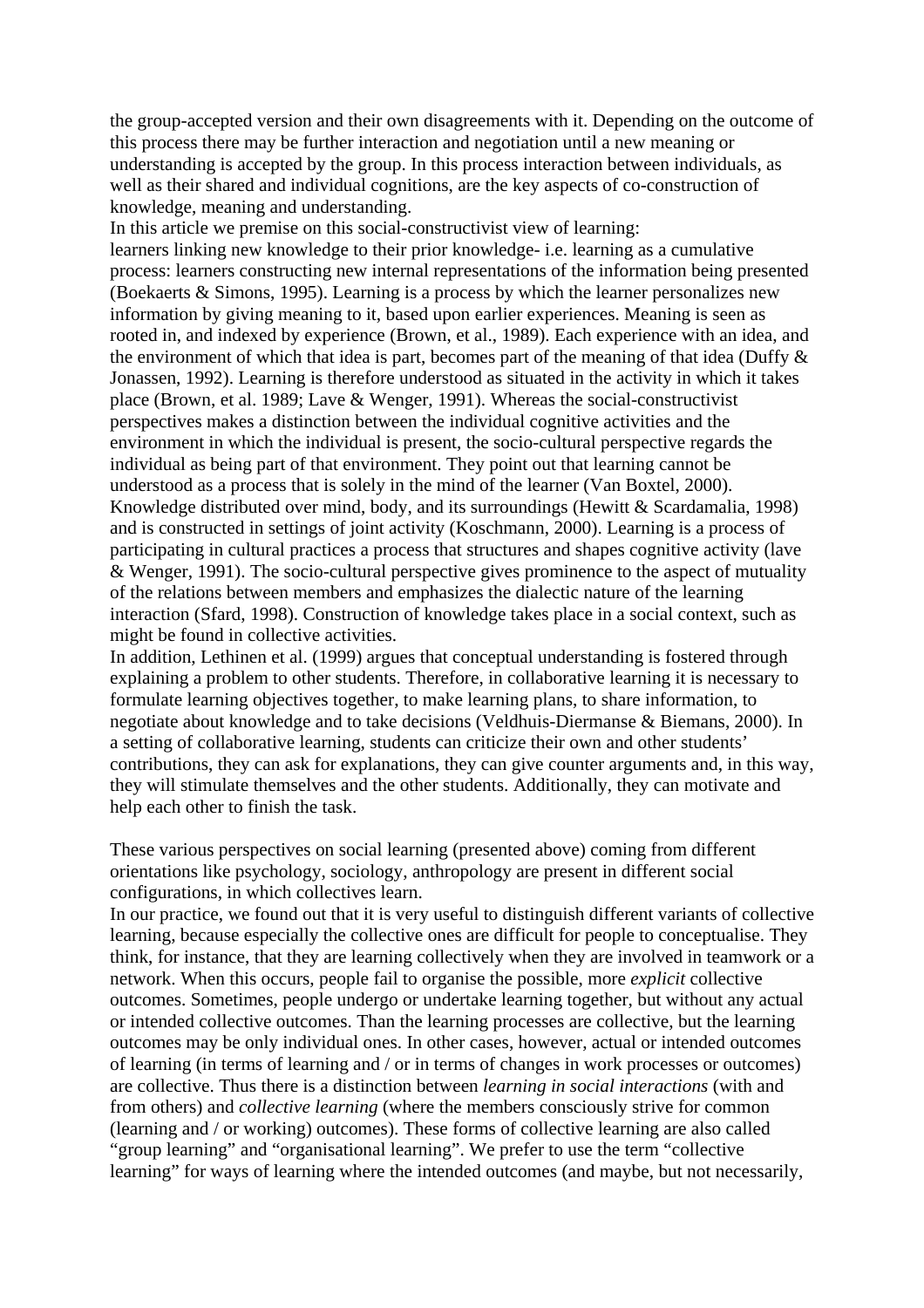the processes of learning) are collective. Table 1 shows the four possibilities, of which three are collective: individual learning processes leading to collective outcomes, collective processes with individual outcomes, and collective processes with collective outcomes. How can one make the step from individual outcomes to collective outcomes? We think that there are three answers to this question: (a) when groups or organisations reflect upon the common implicit outcomes of learning , (b) when they reflect on or plan common explicit learning outcomes and (c) when they define common plans for externalisation in the group or the organisation.

| <b>Outcomes</b><br>Processes | Individual                        | Collective                                                      |
|------------------------------|-----------------------------------|-----------------------------------------------------------------|
| Individual                   | Individual learning               | Individual learning<br>processes with<br>collective<br>outcomes |
| Collective                   | Learning in social<br>interaction | Collective learning                                             |

Table 1: Individual and collective learning processes and outcomes

## **Forms of collective learning**

Collective learning is gaining importance. The accelerating developments in our society make it necessary, but not sufficient, to have excellent groups of individuals in a workforce. Increasingly, people need to be able to work together in solving problems and innovating more accurately and more quickly. To highlight the different compositions of collective learning we propose roughly (read broad) three types of collective learning*: learning in networks, learning in teams* and *learning in communities* (De Laat, 2001). These different types share common elements, but also harbour distinct differences. The similarities let us think about social learning perspectives and contexts for learning. The differences make us realise how the intentions and outcomes of the collective affect the learning practices within the group. The main difference is within the learning intention that the groups have. In this respect two perspectives on collective learning can be distinguished: *organisation-related* collective learning and *profession-related* collective learning. Organisation-related collective learning refers to the processes and intended outcomes of the learning at the workplace or within an organisation. Groups decide to collaborate in learning, focusing on common learning activities and processes or on common outcomes related to their work. In "communities of practice" (Wenger, 1998), people, within an organisation, who decide to learn from their work, come together to discuss their shared practice. The collective learning outcomes are strongly related to the work context. Their interest is to improve their work. Profession-related collective learning consists of professionals working in different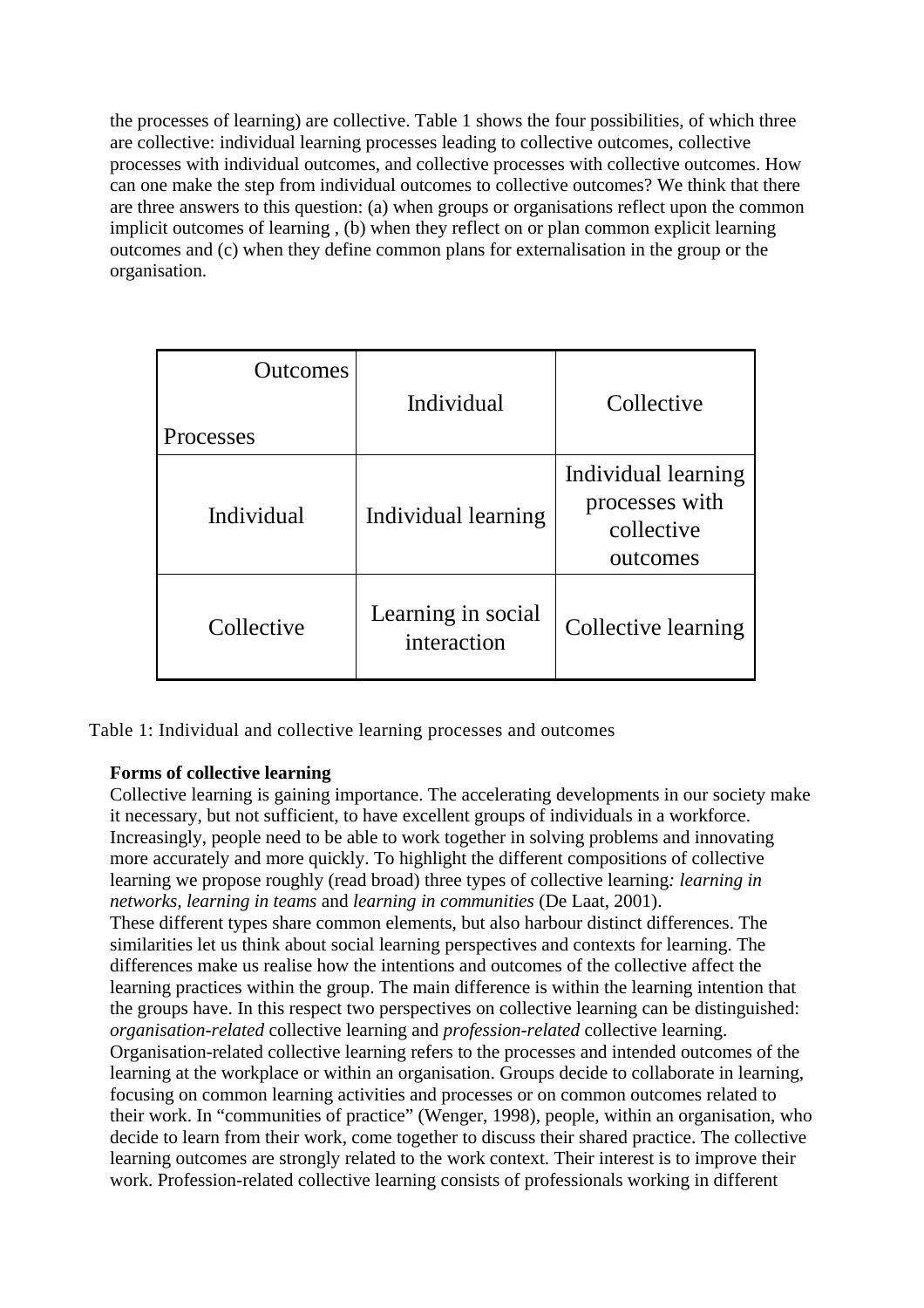organisations but sharing the same profession who decide to learn together from their different practices. They don't have a common interest in one organisation; they may even be competing for the same clients; their interest is in learning. Therefore, we call this "communities of learners" and not "communities of practice". Collective outcomes can be partly the same as those of communities of practice, but, collective professional outcomes relate to contributions to the professional field. In a community of learners is (compared to communities of practice) a weak relationship between the collective learning outcomes and the work context. Each individual member has to "translate/convert" the collective professional outcomes to their own work context.

In many cases, however, teams do not have explicitly intended (collective) outcomes. The outcomes are than either individual ones only (learning team) or they remain tacit for the group members (working team). Then the concepts of communities of practice and communities of learners do not apply at all. Table 2 presents the possibilities.

|                                                 | Implicit          | Explicit                         |
|-------------------------------------------------|-------------------|----------------------------------|
| Individual outcomes                             | <i>Networking</i> | Learning team                    |
| Coll. Organizational   Working team<br>outcomes |                   | $\vert$ Community of<br>practice |
| Coll. Professional<br>outcomes                  | Working team      | $\vert$ Community of<br>learners |

## Table 2: different types of collective learning

Next we will discuss each type of collective learning more in detail. First we describe learning in networks, than a description of learning in teams is given, and finally learning in communities will be discussed.

## *Learning in networks*

Learning in (social) networks is the most loosely form of collective learning. People in a network share a common interest, exchange ideas, and help each other. People call on each other when they have a problem to solve or something to offer (Dekker & Kingma, 1999). The people in a network participate voluntarily and have a great deal of personal freedom.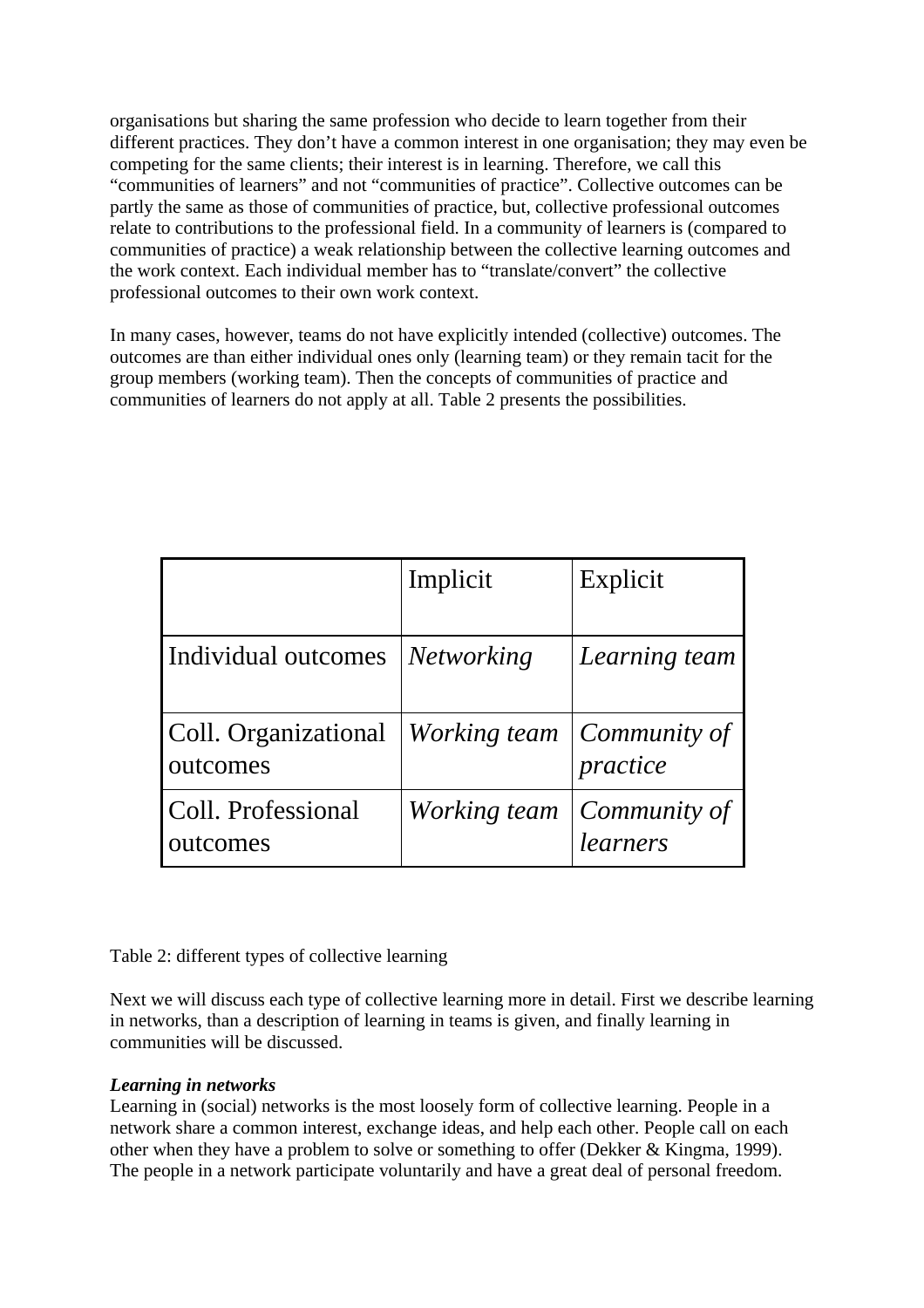Although individuals within the network frequently meet person-to-person, the whole network rarely meets (McDermott, 1999). Networks facilitate individual collaboration and leave it to the individuals to determine the content and form of knowledge sharing (Walton, 1999). In such a network, power is, according to Walton, distributed; everyone owns their own situation; those who can make continuous adaptations to discontinuous change survive and flourish. People create through their network new shared meaning; they legitimise new ways of behaving; they provide systemic (as opposed to programmatic) solutions; and they provide a framework in which focused improvement efforts can be launched. In order to operate within a network Walton points out some competencies people must have to be able to learn and participate in a set of relationships. Several relevant competencies are (see Walton, 1999, p541):

- *Spanning structural boundaries,* establish broad networks across existing hierarchy and work them directly, making opportunistic use of meetings.
- *Making transitions*, use transitions as opportunities to learn new skills, look for alternatives/ role models, tend to dive in and enter quickly, stay focussed on needs being served, facilitate major change through lots of communication, set new expectations, and build trust.
- *Communication skills*, engage in building shared meaning, focus on the need of others and anticipate questions, the real communication tends to go on outside meetings,
- *Problem solving, look at the whole situation (out of boundary or lateral thinking) or the* big picture, and coaching others.
- *Power relationships, treat bosses as coaches or mentors, as supporters or as people who* could add value to an idea. Play leaderships roles without authority

### *Learning in teams*

Where networks are loosely coupled, teams have a more structured pattern. Collective learning in teams is task oriented. Where people in a network contact each other to solve a work related problem, teams are initiated or created around a certain task or problem that has to be solved. Characteristic of learning in teams is the temporary nature of teams. They are established for a certain task, when this is completed the team breaks up. When thinking of learning in teams a distinction must be made between working teams (organisation related collective learning) and learning teams (professional related collective learning). The learning that goes on in working teams is implicit but more and more recognized as an important asset for the organization (Nonaka & Takeuchi, 1997; 2001; Engeström, 1999a; 1999b; Eraut, 1998).

An example of learning in working teams is drawn from the work done by Engeström. He uses the activity theory to analyse work practices; also called activity systems. Activity systems are social structures in which people learn and work together, learning outcomes can be implicit and a side effect that remains unnoticed. Activity Theory provides three characteristics for analysing learning in work teams (Engeström, 1999a):

- Activity theory is deeply contextual and oriented at understanding historically specific local practices, their objects, mediating artefacts, and social organization;
- Activity theory is based on a dialogical theory of knowledge and thinking, focussed on the creative potential in human cognition;
- Activity theory is a developmental theory that seeks to explain and influence qualitative changes in human practices over time.

Collective activity is driven by a communal interest. This communal interest forms the object of the activity. The object in turn is to be understood as a project under construction, moving from potential 'raw material' to a meaningful shape and to a result or an outcome (Engeström, 1999c). During this process, expansive learning may occur. Expansive learning is a dialectical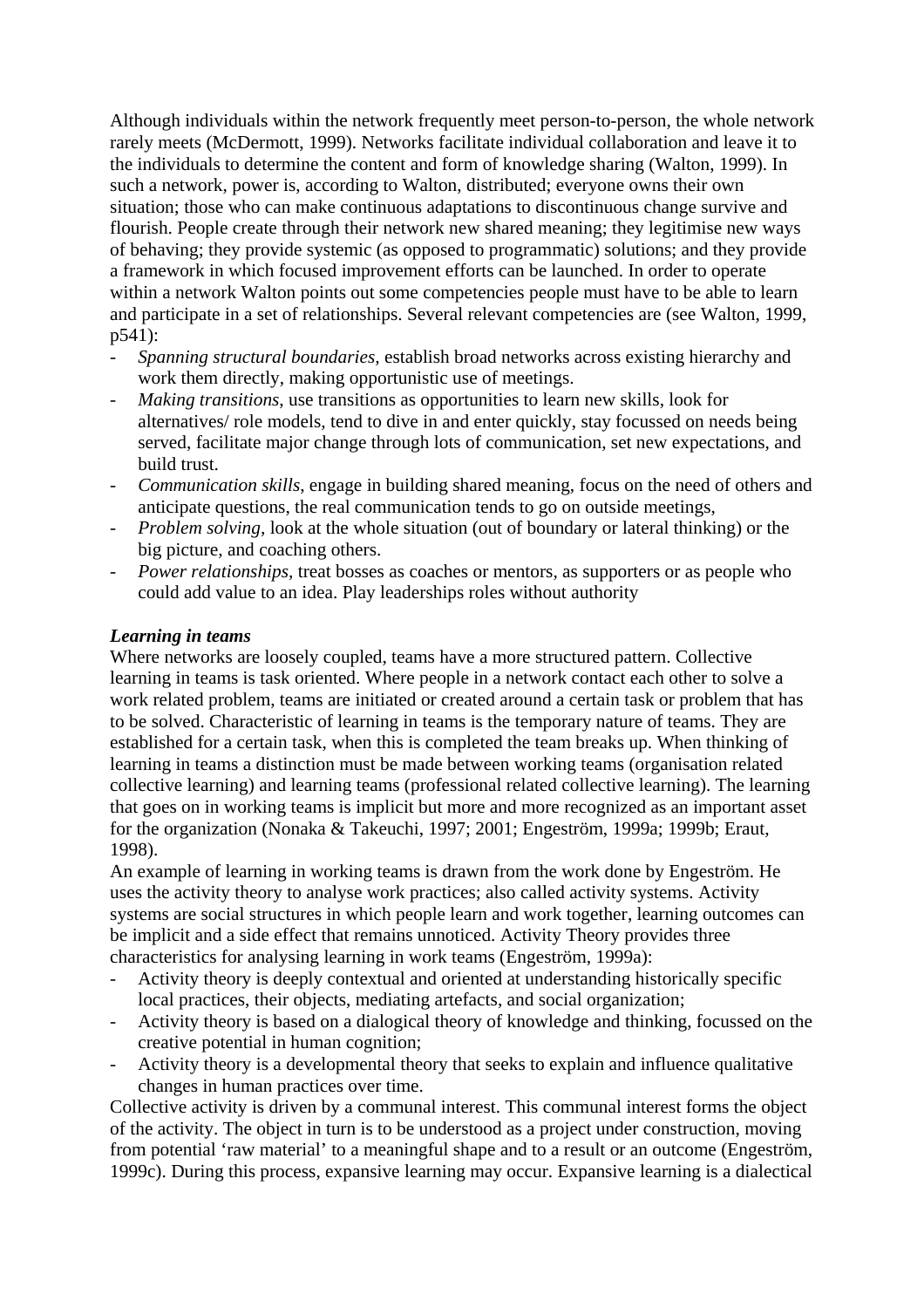process by which contradictions lead to tensions in the activity system and enables transformation. Contradictions act as starting points and energy sources for development. Expansive learning begins with individual subjects questioning the accepted practice, and it gradually expands into a collective movement (Engeström, 1999c). The activity system model developed by Engeström (1987) provides a way to describe the actions that take place within the working team. The model provides a holistic picture of a collaborative knowledge construction process and its interdependencies, and can help to organize thorough description of such systems (Hansen, et al., 1999,). Human activity can be described as an interdependent system of several components namely: subjects, tools, rules, community and division of labour (see Engeström, 1987 for a detailed description).

The learning in working teams remains not only implicit, a working team itself can also be temporary. Instead of being part of a stable working team, the combinations of people collaborating to perform a task may change constantly. Yet in their basic pattern, they are continuously repeated (Engeström, 1999b). Engeström recognizes the temporary notion of working teams and suggest the concept of knotworking to capture the innovative and creative nature of team learning. Knotworking is related to the rise of temporary groups (Meyerson, Weick & Kramer, 1996). However teams are understood as one-time formations created for the purpose of completing a task with a clear deadline. Knotworking suggests a longitudinal process in which knots are formed, dissolved, and reformed. The notion of a knot refers to rapidly pulsating, distributed and partially improvised orchestration of collaborative performance. Engeström therefore suggests that the knot itself should be the focus of attention.

The intention to learn within a learning team is different from a working team. A learning team is formed to explicitly study a certain task or problem. The members of a learning team organise meetings and make agreements on how to complete the task. Huczynski & Buchanan (2001) speak in this context about project teams. According to them a project team consists of individuals who have been brought together for a limited period of time (from different parts of the organization) to contribute towards a specified task. Once this has been completed, the team is either disbanded or else its members are given new assignments. Project teams are created when:

- creative problem solving is required involving the application of different types of specialized knowledge;
- there is a need to closely co-ordinate the work on a specific project.

The project teams are overlaid upon the existing functional structure of the organisation, and hence are an addition to it.

Learning teams in sum have the following characteristics:

1 Representative: They are representative in that their individual members usually retain their position back in their 'home' functional department.

2 Temporary: They have a finite life, even if their end is years in the future

3 Innovation: They are established to solve non-conventional problems and meet challenging performance standards.

An example of team learning is action learning:

The term action learning was introduced by Revans, with it he meant creating learning teams to work on real organizational problems and to structure experiences in such a way that both useful solutions to these problems emerge and substantial learning occurs for participants, learning that goes on beyond the technical details of the particular problem (Vaill, 1996). Within those learning teams people come together to discuss their own real work related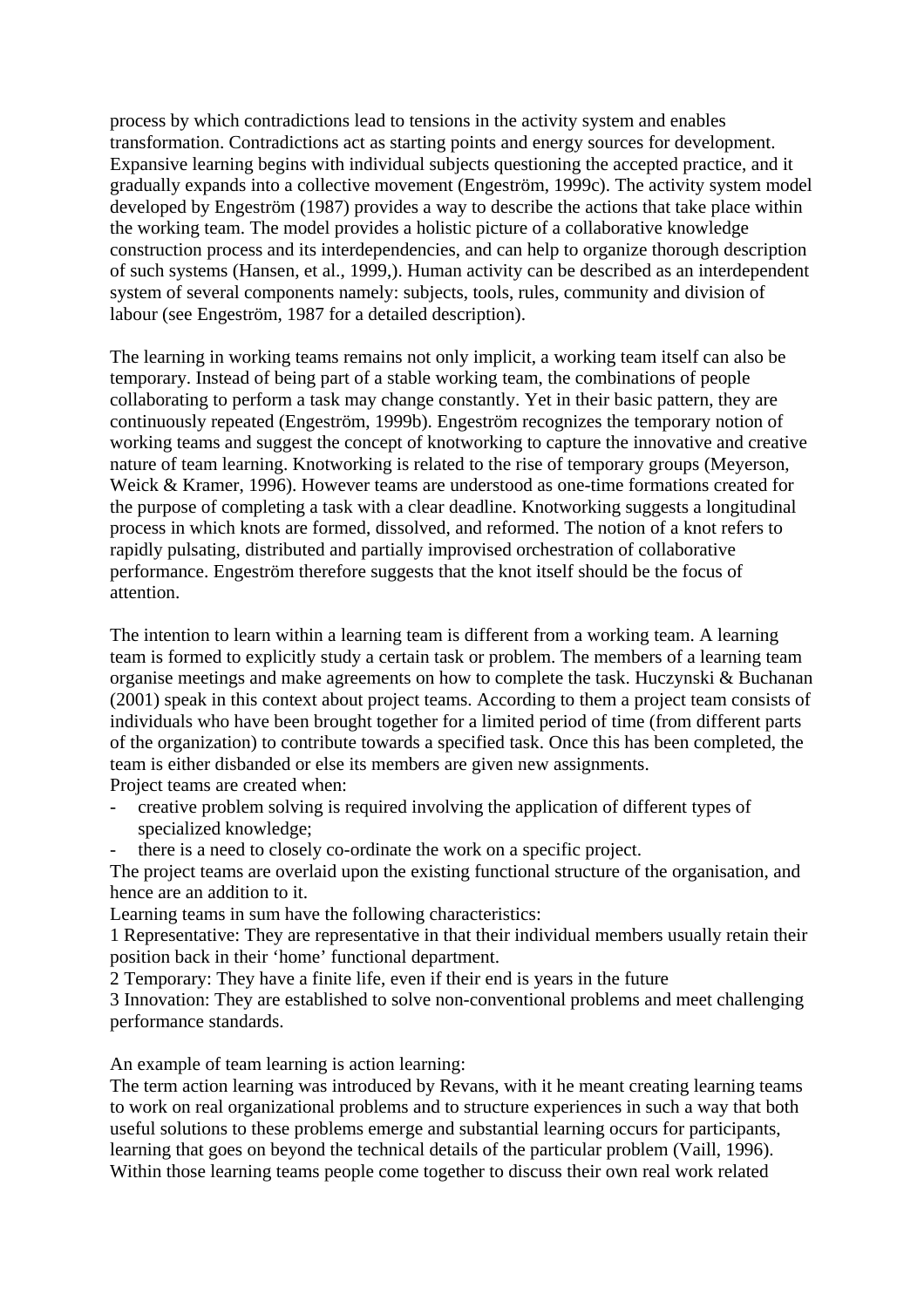problem and share this project with the other members. Although action learning can be transferred to a wider scope, its focus was mainly on management education. Some elements of action learning are relevant here (see Mumford, 1999 for a more elaborate description). First the learning process is social, people learn best with and from one another, but the members are responsible for their own achievements in their own project. Next the social process is achieved and managed through regular meetings in which individual projects are being discussed. The group is usually called a set. The members are comrades in adversity (Mumford, 1999). Third the role of people providing help for members of the set is essentially and crucially different from that of a normal teacher. Their role is not to teach but to help to learn from exposure to problems and to one another.

#### *Learning in communities*

Teams are as we just mentioned created to solve a predefined problem. Communities are emergent (Brown & Duguid, 1991). Their shape and membership emerges in the process of activity, as opposed to being created to carry out a task. Communities emerge around a topic of interest shared by voluntary members. They can be characterized as an informal group that emerge from spontaneous interaction between persons as they talk, joke and associate with one another (Huczynski & Buchanan, 2001). Huczynski and Buchanan define informal groups as a collection of individuals who become a group when members develop interdependencies, influence one another's behaviour and contribute to mutual needs satisfaction. According to Ackroyd and Thompson (1999) groups organize themselves around shared interests, through establishing autonomy by defining what their community is about and creating boundaries, and by establishing identities (individual identities through group membership and group identity by which groups can be distinct from each other). Barth (1981) argues that a group can be described in terms of how members imagine the community's boundaries. Some are core members; others participate more peripherally (Wenger, 1999).

In communities the intention to learn is based upon individuals who have a certain learning goal for themselves but come together to learn as a group to help out each other. They share insights and negotiate and create knowledge together. Over time a sense of belonging to arises between the participants. Membership to a community is voluntary and people stay a member as long as they are interested in the theme that is discussed within the community. In this article we focus on the emergence of communities in two fore mentioned different contexts. One is situated in a professional context; the other draws its attention on an organizational setting. When we speak of the professional context we refer to communities of learners. In work settings we refer to communities of practice.

First we will discuss communities of learners. We draw thereby inspiration from Brown and Campione, who introduced the concept of communities of learners, and from Scardamalia and Bereiter, who introduced the concept knowledge building community.

The approach of communities of learners developed by Brown and Campione (1994) is a pedagogical model that is designed to take advantage of the distributed expertise and cognitive diversity. The approach is focused on adopting the goals, values, beliefs, and forms of discourse characteristic to scientific practice. Conceptual advancement is made by cultivating each members' own expertise. The participants engage in a self-regulated and collaboratively inquiry being responsible for the task as a group (Lehtinen et al., 1999). The participants are apprentice learners, learning how to think and reason in a variety of domains (Brown et al., 1997). In a community of learners they try to foster supporting overlapping zones of proximal development that stimulates growth through mutual appropriation and negotiated meaning.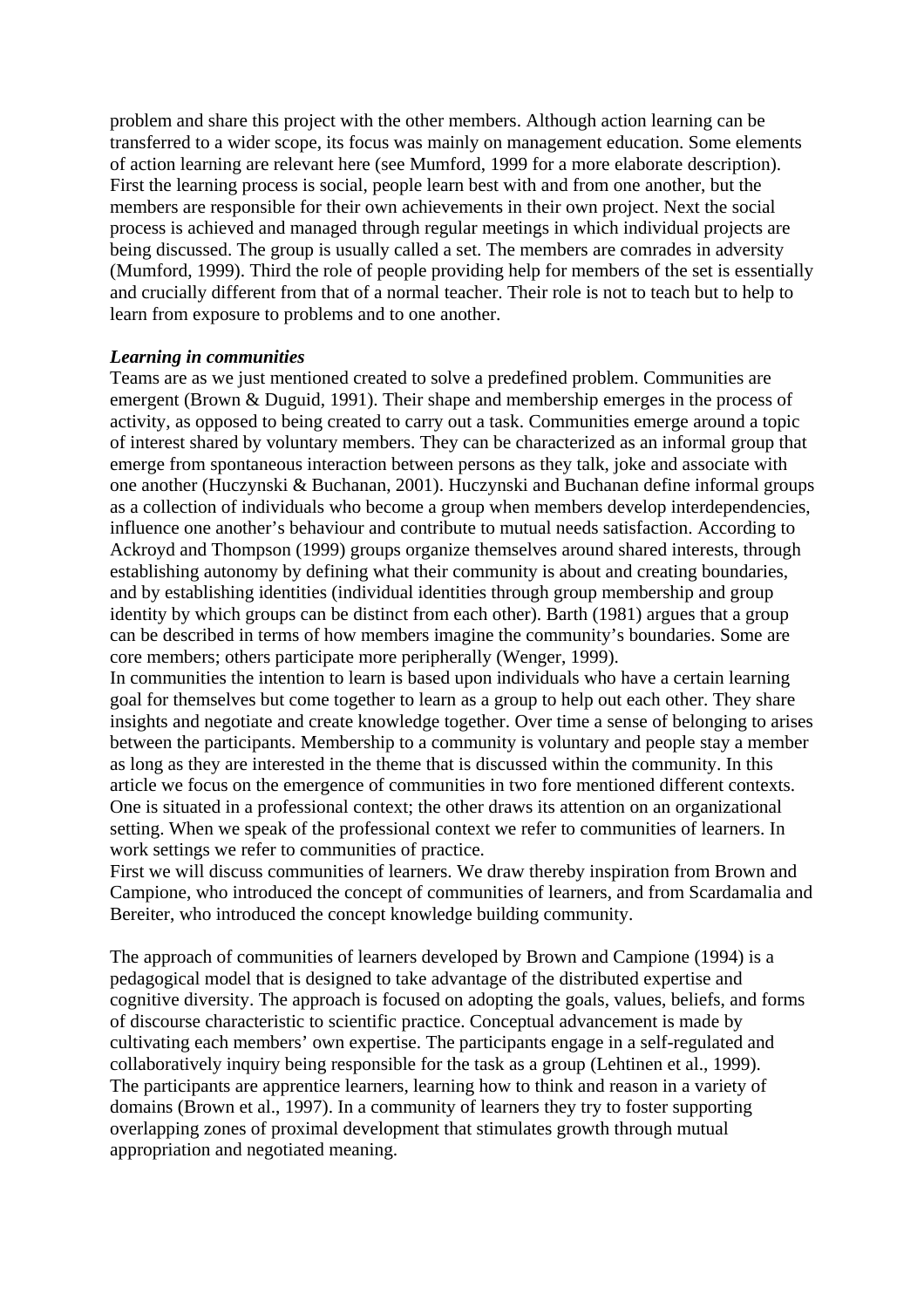Scardamalia and Bereiter (1994) speak of a knowledge building community when there is a culture of learning that seeks to advance the collective knowledge and in that way that supports the growth of each of the individuals in the community. Organizations that adopt the knowledge building approach have to shift from learning to construction of collective knowledge (Scardamalia & Bereiter, 1999). This shift involves treating students as participants in a learning organization instead as clients that receive knowledge. The students are therefore engaged in producing knowledge objects that also lend themselves to being discussed, tested, and so forth without particular reference to the mental states of those involved, and where the students see their main job as producing and improving those objects (Scardamalia & Bereiter, 1996). By introducing the concept knowledge building Scardamalia and Bereiter give form to the socio-constructivist perspective of learning, in which knowledge is situated and distributed, and that learning must be seen as a process of participating in various communities in which knowledge is being shared, negotiated, and advanced. They let go of the idea that knowledge is solely an asset residing in people's mind. The conception of knowledge as a resource or knowledge as a product, as something that can be created and improved or found to have new uses is put to use in knowledge building communities. The knowledge building process can be characterized as follows (Scardamalia and Bereiter, 1994): *Focus on problems and depth of understanding* – The focus is on problems, and to engage community members into producing and advance theories to explain increasingly diverse and seemingly contrary ideas, that come to light trying to solve these problems. *Decentralizing, open knowledge building communities focusing on collective knowledge* – Social interactions are expected to realize constructive responses to one another's work to ensure that the community is working at the forefront of their collective understanding.

In a context of learning in work practices people refer to the term communities of practice (Brown & Duguid, 1991; Wenger, 1998; 1999). This is based on the notion of Lave and Wenger (1990) who describe learning as legitimate peripheral participation in various communities. According to Brown and Duguid (1991) Workplace learning can best be understood, then, in terms of the communities being formed or joined and personal identities being changed. Their central issue in learning is becoming a practitioner not learning about practice. In a community of practice, participants, who share a common interest for the field they work in, come together to help out each other, solve problems, and share and create knowledge collaboratively.

A community of practice therefore is a group of people informally bound by a shared practice related to a set of problems [...] they typically solve problems, discuss insights, share information, talk about their lives, and ambitions, mentor and coach on each other, make plans for community activities, and develop tools and frameworks that become part of the common knowledge of the community. Over time these mutual interactions and relationships build up a shared body of knowledge and a sense of identity. They constitute an informal, social structure initiated by members and reflecting on their collective learning (Wenger, 1999, p. 4).

A community of practice defines itself along three dimensions (Wenger, 1998; 1999): *What it is about* – A joint enterprise as understood and continually renegotiated by its members

*How it functions*- Mutual engagement that bind members together into a social entity *What capability it has produced* - The shared repertoire of communal recourses (routines, sensibilities, artefacts, vocabulary, styles, etc) that members have developed over time.

All these different forms of collective learning can be present in an organisation at the same time. An employer can even be part of various collectives both as a worker and as a learner.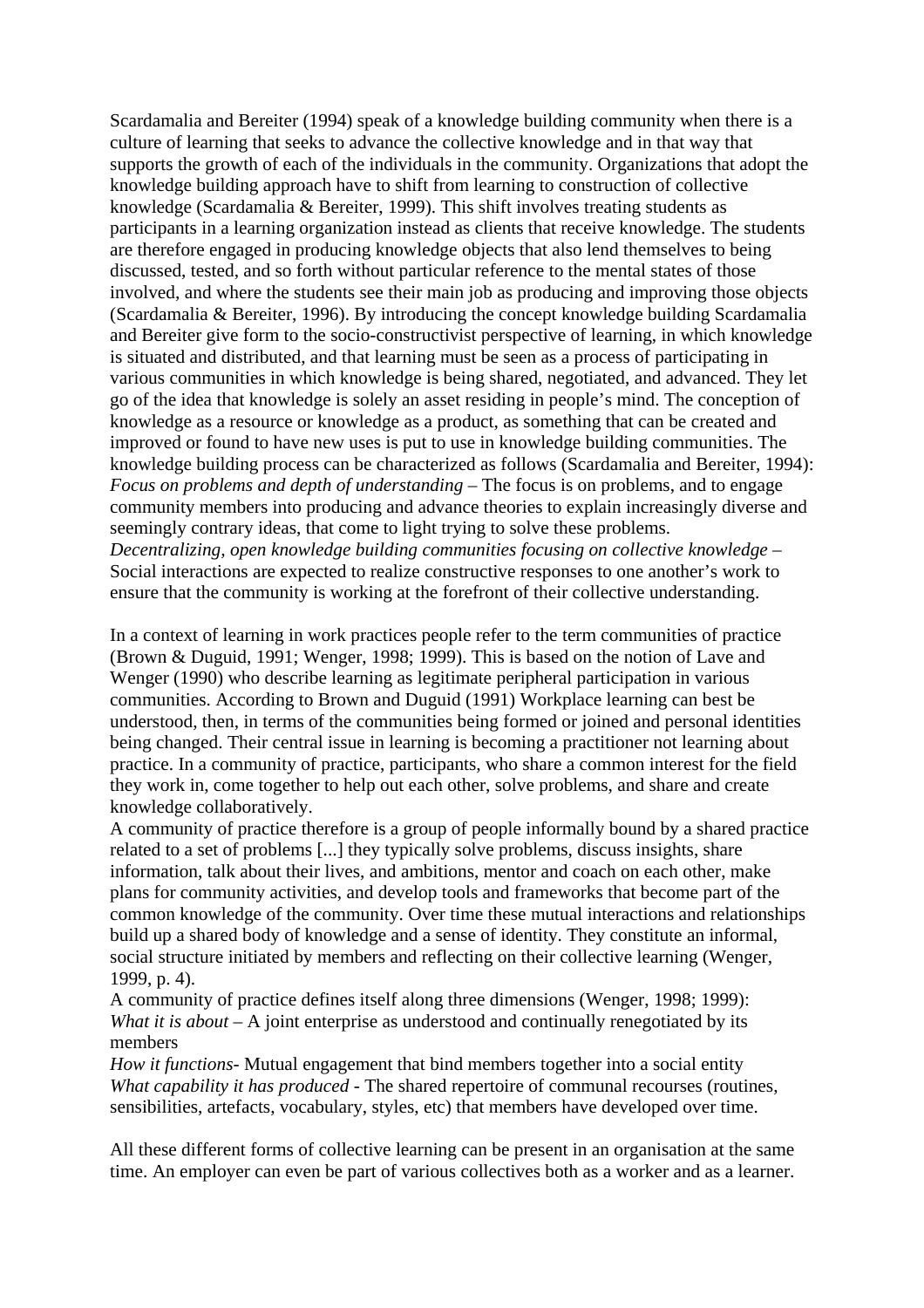But how can this collective learning be stimulated and supported within organizations? In the beginning of this article we said that ICT plays an important role in creating possibilities for communication between people. ICT has an advantage in bringing people together without the time and place constraints. Organisations nowadays make use of knowledge management systems, stimulating its workers to share and create knowledge. These systems are being used with some enthusiasm, but its outcomes do not always meet the expectations. Brown  $\&$ Duguid (2000) argue in their book "The social live of information" for more attention for the contextual and social processes that are present while using certain ICT-tools. In our view (De Laat, De Jong & Ter Huurne, 2000; De Laat, De Jong & Simons, 2001) it is important to support collective learning through ICT by focussing on the group dynamics that are needed to organise and coordinate learning and to support the clarification and the aim of the discourse by providing insight in how knowledge is created.

# **Supporting collective learning in ICT-networks**

ICT tools like groupware applications play an important role in bringing people together and offers a platform through which collectives communicate, share information and learn. More and more organizations make use of knowledge management systems, which are not only designed to retrieve knowledge from databases, also possibilities are offered to discuss and update this knowledge based upon new experiences by their employers. In modern organizations, workers are stimulated to share and develop knowledge together.

There are many different ICT-tools available for this purpose, we argue however that for learning it is important is to focus the attention on how to organize and support learning independent from which tool is being used. Groupware applications offer the possibility for a shared workspace, but do not seem to provide enough support for the group to regulate their own learning activities. Hakkarainen et al. (In press) argue that members in a networked environment are not able to work productively with knowledge alone, but need a lot of pedagogical guidance and expert modeling. This is especially true for collaboratively learning in an organization. In a classroom setting there is always the teacher who can regulate the learning activities of the group. Communities of practice for example have to be selfregulative to be constructive learners. This involves being able to apply cognitive, metacognitive and affective learning activities to regulate the discourse (Boekaerts & Simons, 1995; Van Hout-Wolters, Simons & Volet, 2000; Vermunt, 1992; De Jong, 1992). For online communities of practice to become used to share knowledge, deepening their own and common understanding and creating further insights, it seems to be crucial for them to be able to coordinate, clarify and regulate the discourse themselves. A previous study with a center for expertise at the Dutch police force indicates that members of an online community desire more structure and support to guide the learning activities of the community as a whole De Laat, De Jong & Ter Huurne, 2000). This community had difficulties in coordinating the discussion and clarifying the goals and direction of the discussion.

The two kinds of support, introduced in this article are two possible ways in our view to address this problem.

The first type of support derives from a content driven perspective by introducing a discourse model, the latter from a group dynamics perspective by assigning roles to the members of the community. These two kinds of support can be used separately but also in combination as they can strengthen each other.

## *Progressive inquiry*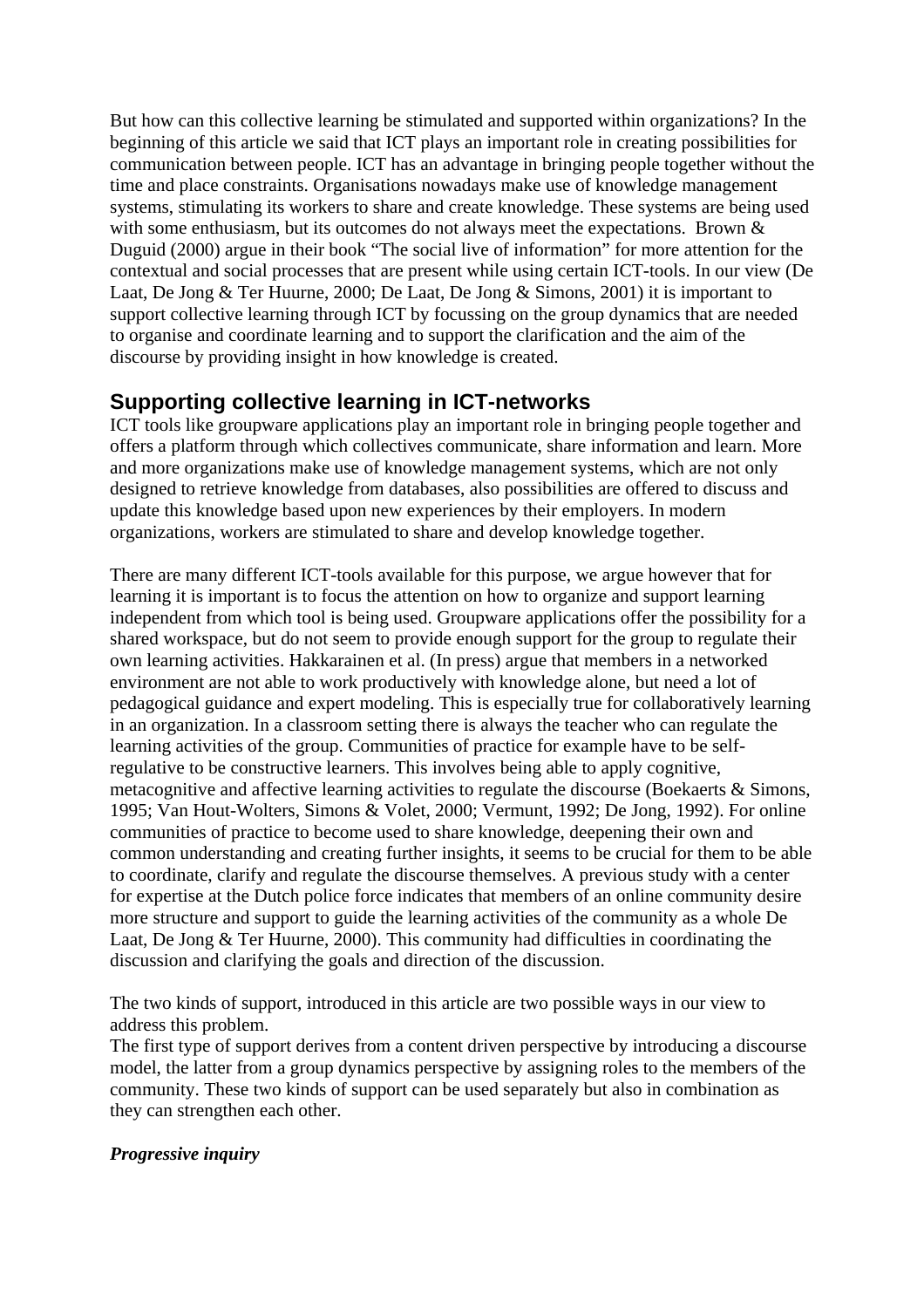In order to support the clarification of the content and the aim of the discourse, the model of progressive inquiry will be introduced. This model developed by Hakkarainen (1998) addresses the way knowledge is created in scientific communities. Progressive inquiry engages members of the community in a step-by-step process of question- and explanation driven inquiry (Hakkarainen & Muukonen, 1999). An important distinction (or addition) with other problem solving cycles is the emphasis on the development of shared expertise. Making use of the distributed expertise of the community members, the aim of this model is to support the collaboratively problem solving process resulting in a shared understanding.

The successive elements of progressive inquiry will be discussed below.

- *Creating the context*. To be able to explore the problem more deeply, members have to get familiar with it. A context needs to be created to clarify why the issues in question are relevant and worthwhile to investigate (Hakkarainen, 1998). This way the community develops a body of understanding that serves as an anchor for the formulation of the problem statement or research question.
- *Setting up research questions.* The next step is to set up questions that guide the process of inquiry. Scientific inquiry can be seen as a problem solving process. Initial questions guide and direct the search for information.
- *Constructing working theories.* Once the community has agreed on an initial research question, the members are invited to construct their own interpretation. Construction of personal working theories guides the participants to use their background knowledge to offer an explanation for the problem. A first knowledge base of the communities understanding of the problem is being created.
- *Critical evaluation.* This knowledge base or inventory of distributed expertise needs to be evaluated. Critical evaluation is important to assess advancement in the theories or explanations being offered. Through evaluating whether and how well the working theories explain the chosen problems, the community seeks to assess strengths and weaknesses of different explanations and identify contradictory explanations, gaps of knowledge.
- *Searching deepening knowledge.* Considerable advancement of inquiry cannot be made without obtaining new information. By examining prior problem statements or working theories with the help of new information, the community may become aware of their inadequate presuppositions. New information may help them to reconstruct their conceptual understanding of the problem.
- *Engagement in deepening inquiry.* Progressive inquiry is a process of further refinement; at first the community has a broad conception of the problem that leads to general questions. After inventory of prior knowledge and searching for new information more specific questions emerge. Advancement in inquiry is captured by examining a chain of (deepening) questions.
- *Constructing new working theories.* By finding answers to subordinate questions, the community approaches step-by-step toward answering the initial question or problem statement.
- *Shared expertise.* All the above mentioned elements of this model will be performed and shared by all the community members. Cognitive research indicates that advancement of inquiry can be substantially elicited by relying on socially distributed cognitive resources, and collaborative efforts to advance shared understanding and expertise (Hakkarainen, 1998)

Introducing this model of progressive inquiry offers support to structure en regulate the learning activities of the participants.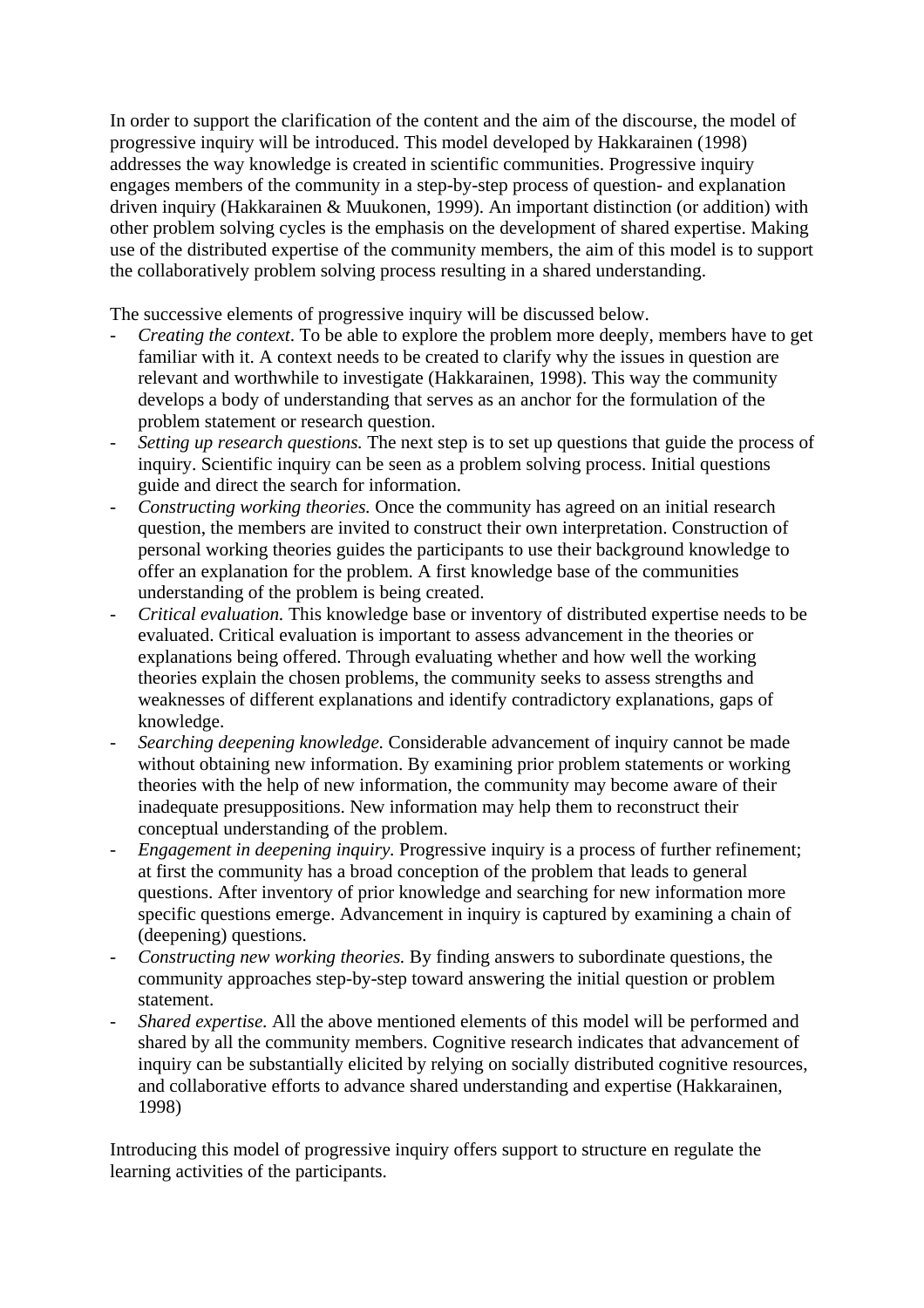#### *Roles*

In the second type of support, several roles will be introduced to stimulate interdependence and collaboration (Johnson & Johnson, 1999; Forsyth, 1999). The roles we introduce are: *chairman, process evaluator, content evaluator, log keeper, and technical support.* 

To stimulate interdependence, each member must have a unique contribution to make to the community. Therefore the community must consist of members who deal with the work related problem from different perspectives, which creates a heterogeneous community that can accomplish something an individual could not alone (Johnson & Johnson, 1999). To accomplish this someone has to play the role of a *chairman,* who will be responsible for the overall coordination.

Specific tasks of the chairman will be to:

- invite people into the community according to their expertise,
- provide an introduction to the work related problem,

- make sure that the members give an introduction to the others, about what their expertise is, why they join this community and what they expect both for themselves as for the community - suggest a learning agenda, in which the learning goals will be clarified, and the roles will be assigned.

Effective *collaboration* is influenced by whether or not the community is reflecting on its own learning activities. To foster collaboration is to structure the community processes. The purpose of community processing is to clarify and improve the effectiveness of the members in contributing to the collaborative efforts necessary to achieve their goals (Johnson & Johnson, 1999).

To stimulate this several roles are identified:

*Process evaluator:* Responsible for evaluation of the activities of the participants. Specific tasks of process evaluator will be to:

- Keep contact with all the members to stimulate their engagement and to promote active participation . In order to contribute to each other's learning participants need to attend, be prepared and contribute to the community efforts.

- Assess the quality of the interaction, by applying to the individual's expertise. Stimulate the cohesion of the community, and ask for suggestions how the community efforts can be improved*.* 

*Content evaluator*. Not only the participation needs to be stimulated, also the content of contributions needs to be evaluated and structured. When members of a community become involved, their different expertise, perceptions, opinions, reasoning processes, theories and conclusions will result in intellectual disagreement and conflict (Johnson & Johnson, 1999). Specific tasks of the content evaluator will be to:

- Structure the contributions in the knowledge base. When managed constructively, an active search for more information, a reconceptualisation of contributed knowledge and conclusions will lead to knowledge building activities.

- Assess the quality of the written contributions in the knowledge base. For all these contributions to be managed properly the knowledge base that has been built needs to be reflected upon. The community must reflect on whether or not they are working towards the goals that are being set in the learning agenda. They need to assess the quality of their work, conclusions and summaries have to be made to be able to engage in a deeper analysis of the problem.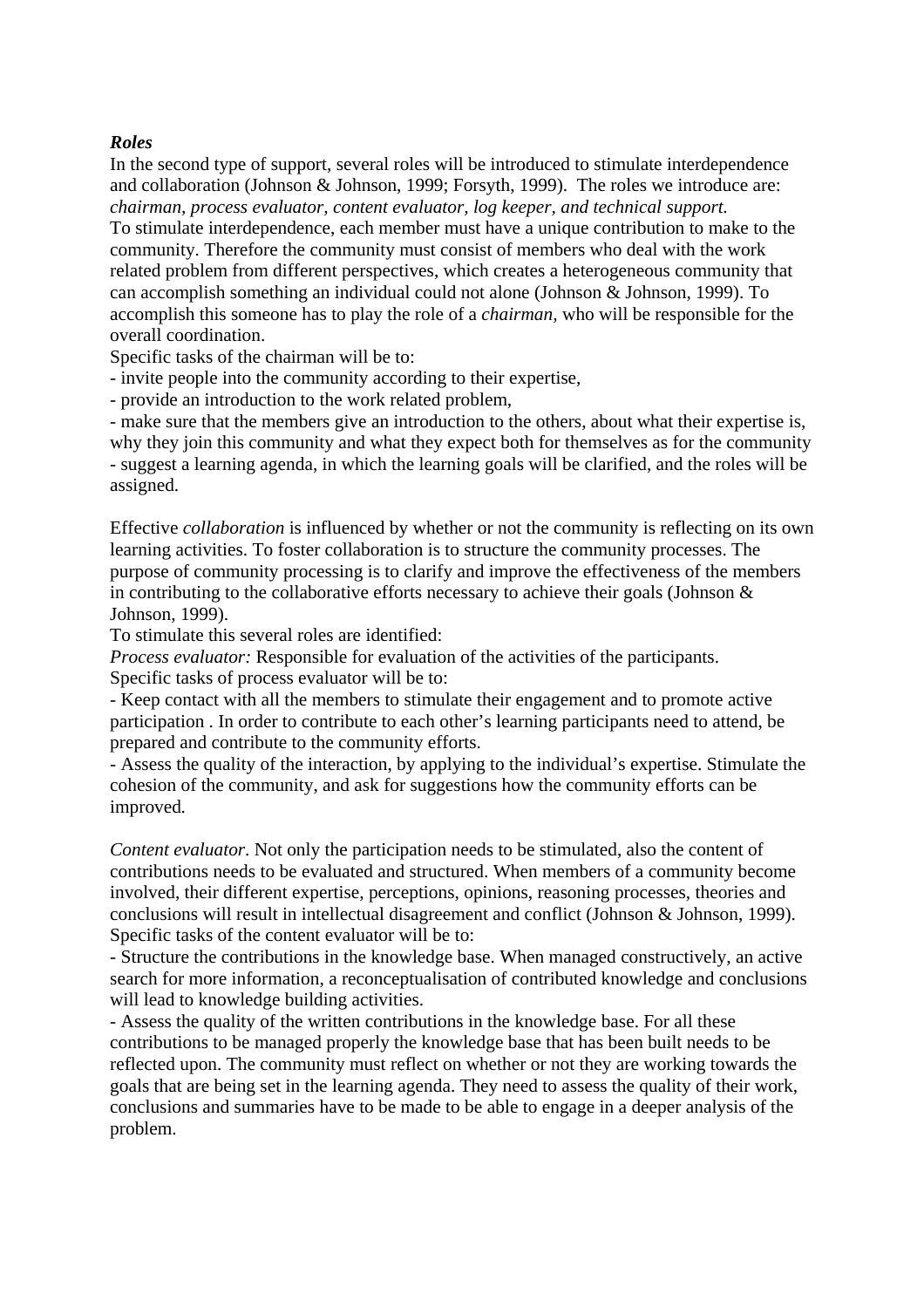Log keeper. Not only the content of the contributions needs to be structured. Also the discussion process needs guidance. A logbook helps the community to clarify or reread various steps that have been taken during the discussion process. This can be understood as a learning agenda in which the learning goals are expressed. Other functions are to keep track with the decisions that have been made, clarify what kinds of arrangements there have been made, etc. This will provide insight how the discussion has taken place and can help new comers to follow the discussion so far.

*Technical support*. Provide information about how to work with the program. Find solutions for technical problems (getting logged on, uploading files, etc.).

These roles offer the community some support in how to organize collaborative learning. The person who is assigned to a certain role does not necessarily have to carry out all the tasks by him or her self. Tasks can be delegated to other members in the community, most important is that people feel (or can be addressed to) the responsibility to keep the discussion alive and towards the desirable direction.

# **Conclusion and Discussion**

In this article we discussed the various forms of collective learning and tried to conceptualise them. We think it is important to consider that people undergo or undertake learning together, sometimes they learn without any actual or intended collective outcomes, sometimes the learning goals are being made explicit in advance. This is important to realise when thinking of creating possibilities for groups to learn in organizations. By conceptualising different forms of collective learning we provide an overview of what collective learning is and how it can be organized. When people are fostering collective learning in organizations, it is important to take into account that different forms of collective learning, results in different learning outcomes. In our view fostering participation in communities of practice and communities of learners is a powerful way to stimulate to learn collectively because collective learning is manifested most in this form of social learning. The distinctions we offered also help in thinking what kind of ICT-tools are helpful to stimulate learning. We are aware that there are numerous different types of ICT-tools all with their strengths and weaknesses, but in our view the most important thing in supporting groups to learn in a networked environment is to focus on the learning processes that are needed to foster collaborative learning. In this article we offered two kinds of support to foster collective learning by focussing on the social and content aspects of learning. At the moment these models are subject of research. Preliminary results however indicate that these models support the participants in regulating and structuring the discourse.

# **References**

Ackroyd, S. & Thompson, P. (1999). *Organizational misbehaviour*. London: Sage. Attwell, G. & East, O. (2000). ICT and research arena. <http://www2.trainingvillage.gr/> etv/cedra/ict/documents/RRBS/top\_fs.html

Barth, F. (1981). *Process and form in social life.* London: Routhledge & Kegan Paul.

- Boekaerts, M. & Simons, P.R.J. (1995). Leren en instructie: psychologie van de leerling en het leerproces [Learning and instruction: psychology of the learner and his learning process]. Assen: Dekker & Van de Vegt.
- Brown, A. & Campione, J. (1994). Guided discovery in a community of learners. In K. McGilly (Ed), Classroom lessons: Integrating cognitive theory and classroom practice (pp. 229-270). Cambridge: Bradford books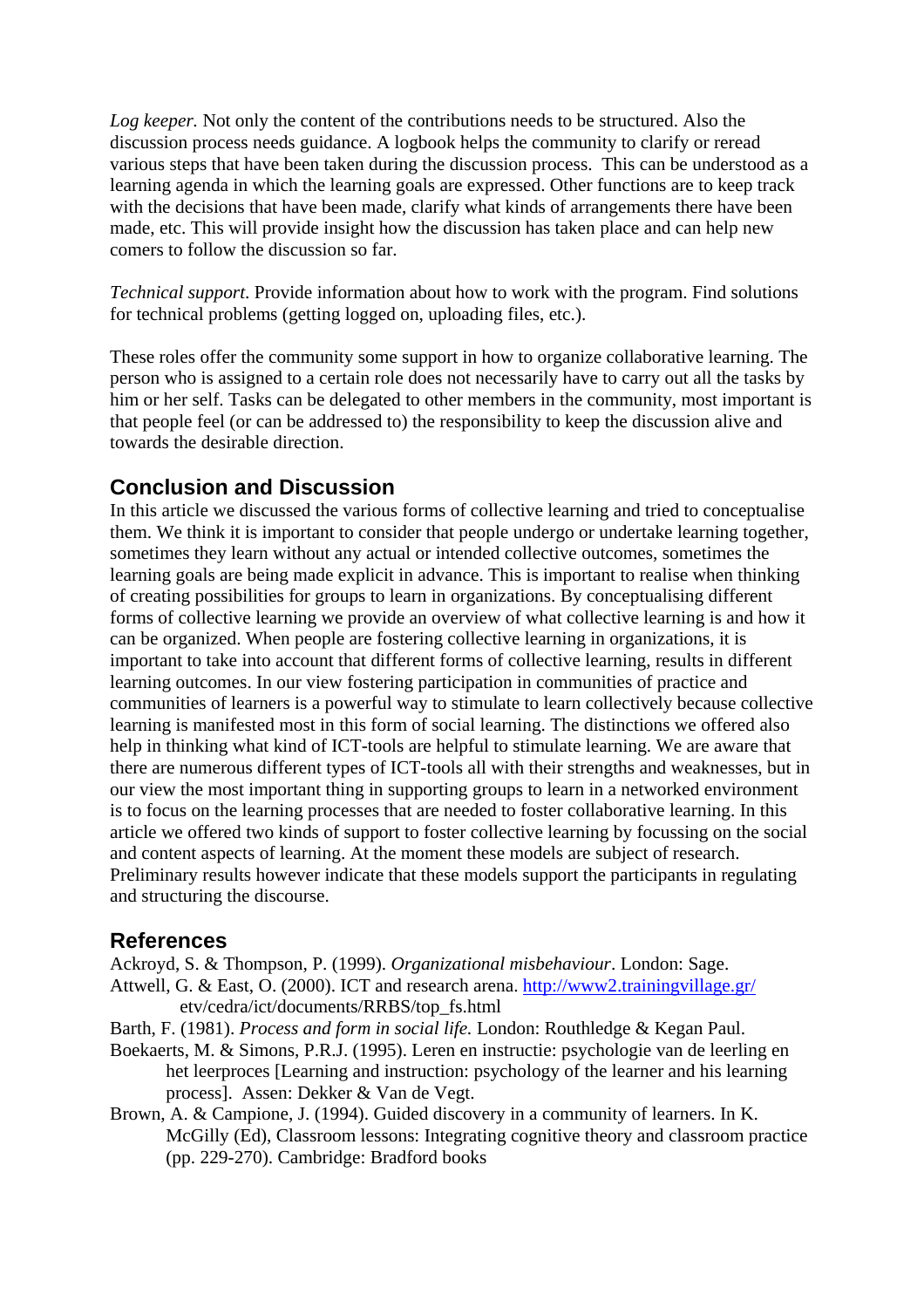- Brown, J. S., Collins, A., & Duguid, P. (1989). Situated cognition and the culture of learning. *Educational Researcher, 18*(1), 32-42.
- Brown, J. S., & Duguid, P. (1991). Organizational learning and communities of practice: toward a unified view of working, learning, and innovation. *Organizational Science, 2*(1), 40-57.
- Brown, J. S., & Duguid, P. (2000). *The social life of information*. Boston: Harvard business school press.
- Dekker, J. M., & Kingma, J. (1999). 'Managen' van leernetwerken. In J. M. Dekker (Ed.), *Netwerkend Leren* (Opleiders in Organisaties: Capita Selecta vol 38). Deventer: Kluwer.
- Duffy, T. M., & Jonassen, D. H. (1992). Constructivism: new implications for instructional technology. In T. M. Duffy & D. H. Jonassen (Eds.), *Constructivism and the technology of instruction: a conversation.* New Jersey: Lawrence Erlbaum associates.
- Eraut, M. (1998). *Non-formal learning, implicit learning and tacit knowledge in professional work*.
- Engeström, Y. (1987). *Learning by expanding: an activity theoretical approach to developmental research*. Helsinki: Orienta-Konsultit Oy.
- Engeström, Y. (1999a). Innovative learning in work teams: analyzing cycles of knowledge creation in practice. In Y. Engeström & R. Miettinen & R. Punamaki (Eds.), *Perspectives on activity theory* (pp. 377-404). Cambridge: University press.
- Engeström, Y. (1999b). *Exspansive learning in interorganizational contact zones*. Helsinki: Centre for activity theory and developmental work research.
- Engeström, Y. (1999c). *Expansive learning at work: toward an activity theoretical reconceptualization.* Paper presented at the CLWR'97, Queensland.
- Goldstein, L. S. (1999). The relational zone: The role of caring relationships in the coconstruction of mind. *American Educational Research Journal, 36*(3), 647-673.
- Hansen, T., Dirckinck-Holmfeld, L., Lewis, R., & Rugelj, J. (1999). Using telematics for collaborative knowledge construction. In P. Dillenbourg (Ed.), *Collaborative learning: cognitive and computational approaches.* (pp. 169-196). Amsterdam: Pergamon.
- Hewitt, J., & Scardamalia, M. (1998). Design principles for distributed knowledge building processes. *Educational Psychology Review, 10*(1), 75-96.
- Huczynski, A., & Buchanan, D. (2001). *Organizational behaviour: An introductory text*. London: Pearson education.
- Koschmann, T. (1999). *Toward a dialogic theory of learning: Bakhtin's contribution to understanding learning in settings of collaboration.* Paper presented at the CSCL'99, Palo Alto.
- Laat, M. F. de. (2001). Collectief leren in organisaties met behulp van ICT. *Opleiding en Ontwikkeling, 14*(3), 21-24.
- Laat, M. F. de., Jong, F. P. C. M. de., & Huurne, J. ter. (2000). *Supporting a community of practice: the role of workers as learners.* Paper presented at the Edmedia2000, Montreal.
- Laat, M. F. de., Jong, F. P. C. M. de., & Simons, P. R. J. (2001). *Supporting group-regulation of learning activities in online communities of practice.* Paper presented at the Groupwork2001, Boulder.
- Lave, J. (1988). *Cognition in Practice*. Cambridge: Cambridge University Press.
- Lave, J. (1996). Teaching as Learning, in Practice. *Mind, Culture and Activity, 3*(3), 149-164.